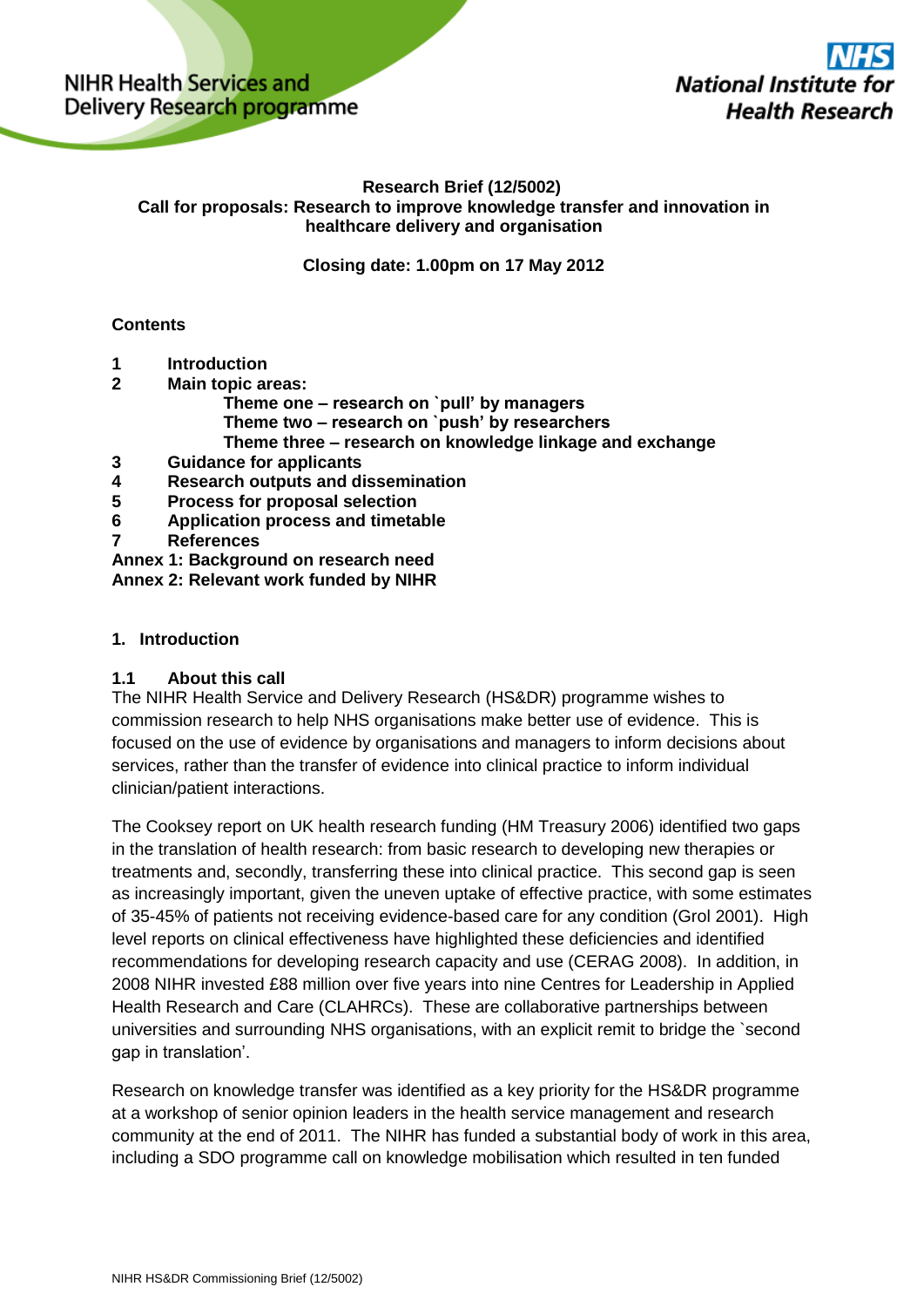studies and four large-scale evaluations to assess the national CLAHRCs initiative to bridge health service and research.

The NHS has also put innovation at the top of the service agenda. This was reinforced by the publication in December 2011 of the Department of Health review led by Sir Ian Carruthers, entitled *Innovation, Health and Wealth: Accelerating Adoption and Diffusion in the NHS* (Department of Health 2011)*.* This set out an ambitious set of recommendations to encourage quicker transfer of new practice, ranging from infrastructure change to realignment of system incentives and promotion of particular high-impact initiatives.

This call will build on gaps in the current portfolio and aims to deliver practical benefits to managers and NHS organisations on making better use of research and accelerating innovation. It should also provide helpful evidence for researchers and research funders on how to maximise impact of work and extend the reach to key local decision-makers.

This brief provides an outline of the research needs of the service in this area, as well as guidance to applicants to maximise the chance of success. Specific topics have been identified to complement existing research published or underway in this area. Only research which addresses these particular needs will be commissioned. As this is a complex area, background information on existing evidence and recently commissioned research on knowledge transfer and innovation is given in Annexes 1 and 2.

# **1.2 Definitions**

Note that various terms are used to describe this field of research. These include implementation science, knowledge mobilisation, evidence uptake and knowledge transfer. This brief also covers the related field of uptake or diffusion of innovative practice and interventions. We will use the term **innovation and knowledge transfer** in this brief to encompass the broad field of inquiry.

The research we want to commission is targeted at managers. This includes general managers and clinicians (such as nursing and medical directors, clinical directors, ward managers, general practitioners and locality leads) running or commissioning services. The scope of this call is about broader decisions on healthcare delivery and service design, rather than individual patient diagnosis and treatment options. Research in this call is about both decision-making by managers in organisations and about the organisations themselves, which may affect the way in which innovation and knowledge are transferred.

# **1.3 Remit of this call**

The focus of this call is for research to find and test promising interventions in the NHS to improve the transfer of evidence to organisations and to support managerial decisions. It does not cover work on the implementation of evidence into clinical practice i.e. changing individual clinician behaviour, although there may be future calls for primary research in this area.

This call would not include research to test use of evidence in central or national policy initiatives. Its focus is on transfer of innovation and knowledge to frontline NHS managers –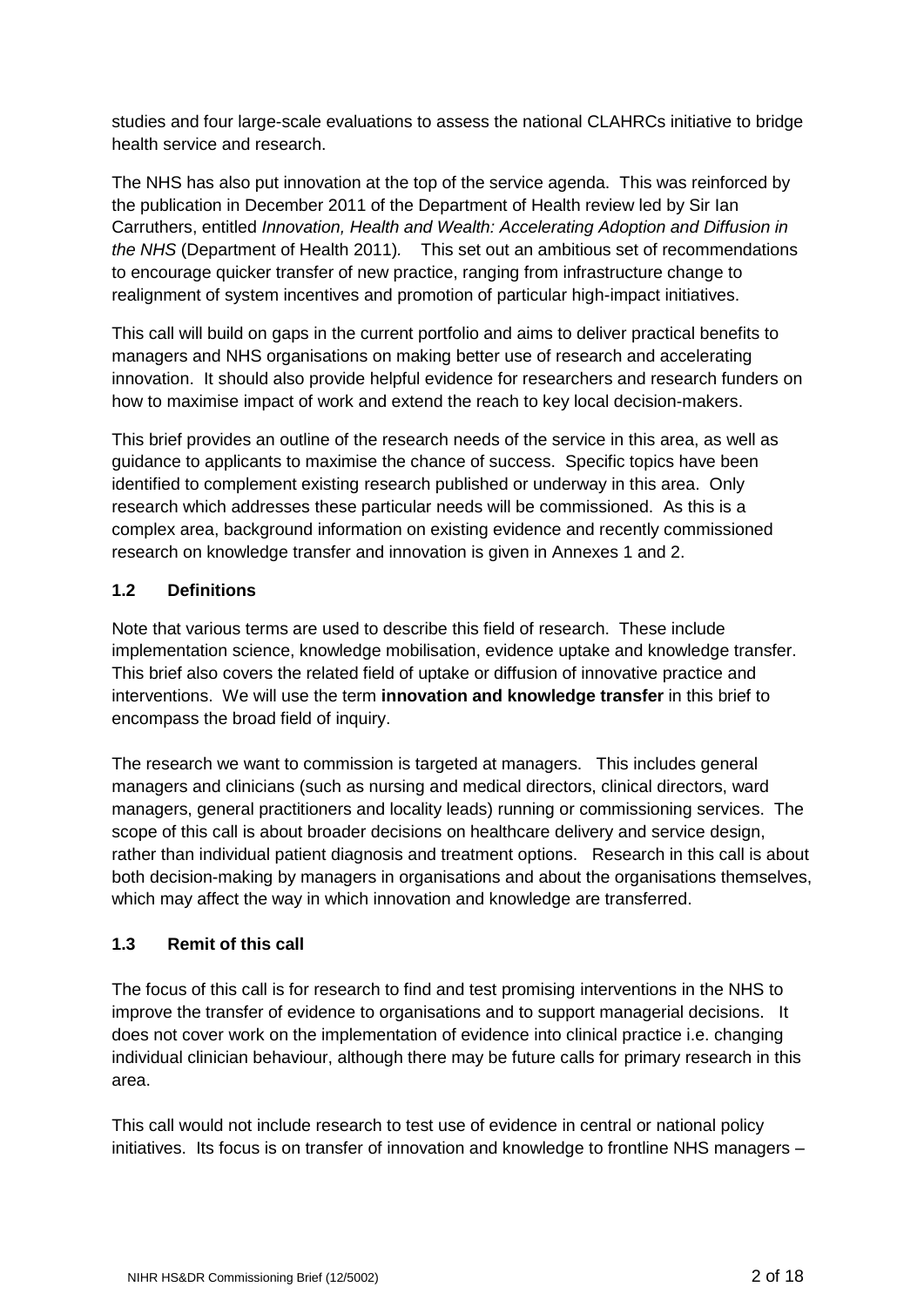including clinical leaders – to inform decisions on services, systems and management practice.

# **1.4 About the HS&DR Programme**

The NIHR Health Services and Delivery Research (HS&DR) programme aims to produce rigorous and relevant evidence on the quality, access and organisation of health services, including costs and outcomes in order to improve health and health services. It is focused on research to support decisions by frontline managers and clinical leaders on the appropriateness, quality and cost-effectiveness of care. The HS&DR programme will also promote the effective dissemination of research, engage NHS decision makers in commissioning new research and help build capacity to use and apply evidence among decision makers and in NHS organisations.

It is a new programme which came into effect in January 2012 building on the strengths of two previous NIHR research programmes – the Service Delivery and Organisation (SDO) and Health Service Research (HSR) programmes. This is the first commissioned call of the new programme.

The NIHR Health Services and Delivery Research programme is funded by the NIHR, with contributions from NISCHR in Wales and CSO in Scotland.

The programme operates two funding streams (this call is under the commissioned workstream); Health Services Research (Researcher-led) and Healthcare Delivery Research (Commissioned). Researchers in England and Wales are eligible to apply for funding from either workstream under this programme. Researchers in Scotland may apply to the Health Services Research workstream but are not eligible to respond to the Healthcare Delivery Research workstream and should contact the CSO to discuss funding opportunities for HDR type research. Researchers in Northern Ireland should contact NETSCC to discuss their eligibility to apply.

# **2. Main topic areas**

This call aims to generate actionable findings for NHS organisations and leaders on getting research used. The main areas of research need are described below, organised around:

- Research on `pull' by managers (increasing receptivity and research/innovation capacity of organisations and individual managers)
- Research on `push' by researchers (i.e. making the research product/innovation more usable)
- Research on knowledge linkage and exchange (bringing service decision-makers and researchers/industry together in different ways).

# **2.1 First subtheme**

#### *Research/Innovation 'PULL' by Service*

# **(1) Measuring absorptive capacity in NHS organisations**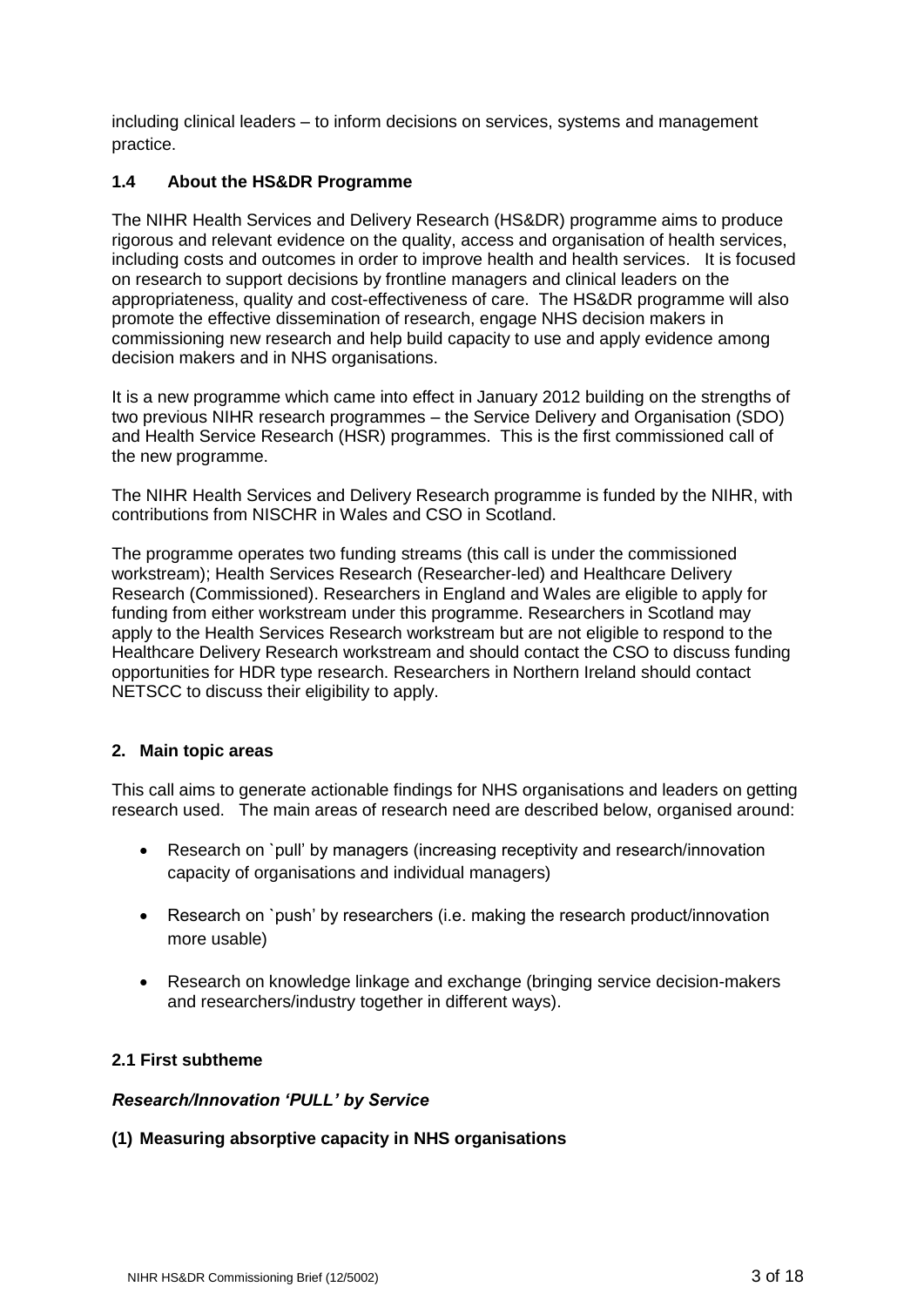Work is needed to develop and validate a measure or set of measures (tool) to assess the capacity in healthcare organisations to accelerate innovation and knowledge transfer and act as learning hubs. This would be similar to national frameworks for measuring safety culture (MAPSAF<http://www.nrls.npsa.nhs.uk/resources/?EntryId45=59796> ) and other organisational tools to assess performance/quality/safety culture (Mannion 2009). It could be used as a diagnostic by organisations to assess themselves and/or to measure progress over time. There is also potential for use by other stakeholders such as regulators and those involved in performance management and commissioning.

A recent SDO-funded scoping review in this area concluded, "the bulk of future organisational activity in knowledge mobilization needs to be devoted to building high learning capacity and appropriate core competences in NHS organizations rather than relying on a technological fix to construct formal knowledge management systems." (Ferlie 2010) At present though, we do not know enough about what these core competences and positive organisational features look like.

This is now being foregrounded in studies which examine organisational `readiness' to use research. Outside health, the concept was developed of absorptive capacity (Cohen and Levinthal 1990) – that is, the factors within organisations that make them enablers of evidence-based practice. This relates to other work on `the learning organisation' (Davies and Nutley 2000), which highlights the potential for more sophisticated types of learning in healthcare organisation (such as double-loop feedback, where organisations use information from audit or review to challenge basic system design). This is an area where knowledge transfer crosses over into service improvement and redesign – a useful shift, given economic pressures and the need for organisations to achieve greater efficiencies and shape services around the needs of patients.

The Canadian Health Services Research Foundation developed a self-assessment tool designed to encourage decision makers to answer questions about how well their organizations are equipped to acquire, assess, adapt, and apply research evidence. The tool, *Is Research Working for You? A Self-Assessment Tool and Discussion Guide for Health Services Management and Policy Organizations*, was recently validated in a process which involved 32 focus groups and relaunched in 2005 (CHSRF 2012). One of the findings of the validation exercise was that the benefit of the tool was less in the scoring by organisations and more as a catalyst for discussion of how to improve use of research and as a diagnostic for key actions. Scoring however can be useful in providing baseline measurement by organisations before implementing specific initiatives designed to improve uptake of research, such as use of knowledge brokers or research leads within healthcare organisations.

Other useful evidence comes from wider organisational research on diffusion of innovations (Greehalgh 2005) and, in particular, organisational readiness or receptive contexts to adopt new knowledge or practice. This review of current evidence concluded that "prerequisites for absorptive capacity include the organization's existing knowledge and skills base (especially its store of tacit, uncodifiable knowledge) and preexisting related technologies, a "learning organization" culture, and proactive leadership directed toward sharing knowledge". These include both `hard' and `soft' characteristics.

#### **(2) Improving critical review capacity in managers – what works?**

Lavis has identified a number of skill deficits and needs in managers around the use of research (Lavis 2003). These include using evidence to frame a problem, assessing research evidence on existing options/solutions and using evidence for best implementation of a solution. Competences include the ability to critically assess all types of evidence and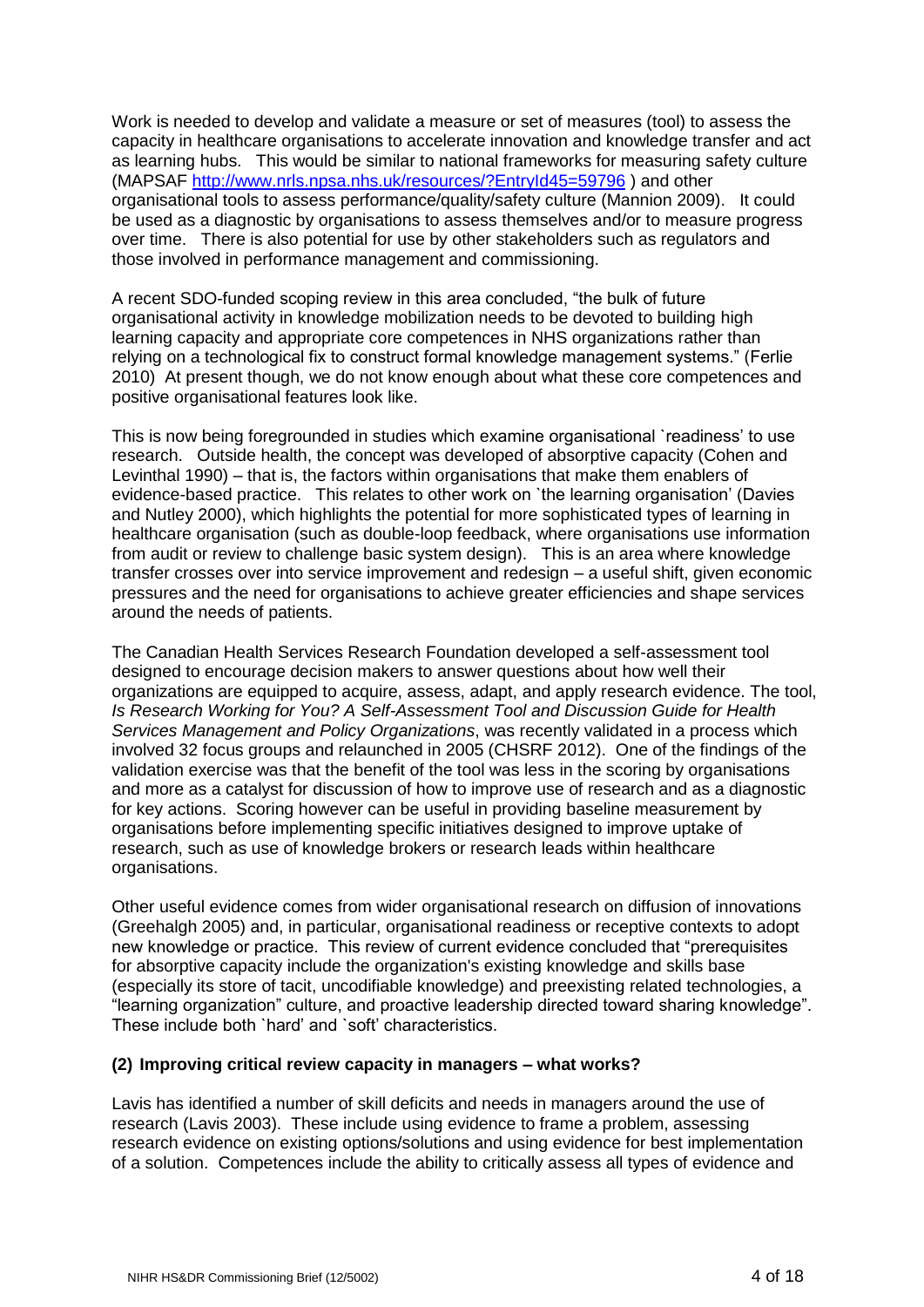understand the use of systematic reviews for decisions around systems and organisations. These are not easy tasks.

A number of initiatives have been adopted to enhance skills in managers, but these pockets of activity have not been brought together in any systematic way. These include international collaboration to provide tools for evidence-based policymaking in healthcare (such as the EU SUPPORT tools, as set out in Lavis 2009). In this country, training courses on critical appraisal skills have been developed at academic units, think tanks (such as the Kings Fund), research provider units such as the Cochrane Centre and other bodies at national and regional level. Most, but not all, are focused exclusively on the needs of commissioners and managers. The SDO Network has worked with the East of England Evidence Adoption Centre to deliver one day critical appraisal skills training workshops to managers in 2010. The impact of this and similar initiatives have not been evaluated.

Other initiatives have been directed at improving the quality of decision-making by Boards and their use of evidence. This includes on-going work funded by the SDO on Board governance, organisational culture and performance (Mannion 2010).

Related work is around the adoption of innovation by service leaders. There has been little formal study of the behaviours and capacities needed by individuals to promote rapid uptake of best new practice in the health service. But there are studies about the traits of innovation adopters (individuals, rather than organisations) which could be mined further. (Robert 2010).

Building on these activities, the need is for a research study assessing the impact of capacity-building interventions to improve the use of evidence in decision-making. This might take the form of assessments of training or other organisational development activity and could be focused at individuals or teams (such as Boards). I Part of the study would include a description of the development of the intervention, based on best theoretical and empirical evidence of likely effectiveness, and to document this in enough detail so that it could be used by other NHS organisations. This would include training and facilitation materials and other resources.

# **2.2 Second subtheme**

# *'PUSH' by Research/Innovation*

# **(3) Identifying attributes of successful research `product' and mechanism**

The previous section considered organisational readiness to receive or absorb new knowledge. Equally important is the nature of the knowledge itself. Research is needed to review methods and formats of synthesising research evidence for health managers. This would include different research products and services, such as problem-led consultancy activity. The outputs should include standards and best practice in developing syntheses of applied research to service problems.

A perennial concern of managers is that research findings are often tentative and qualified, without providing clear headline messages to support decisions. This is partly a reflection of the difference between paradigms of clinical evidence (to inform clinical practice) and social science research (to inform management practice) (Walshe and Rundall 2001). There is also a difference in this country between an evidence stream which is synthesised and translated into guidelines by a national body (NICE) and the absence of such a vehicle for making sense of organisational and health services research. The different timelines and perspectives of researchers and managers are well noted – but it is still difficult for the busy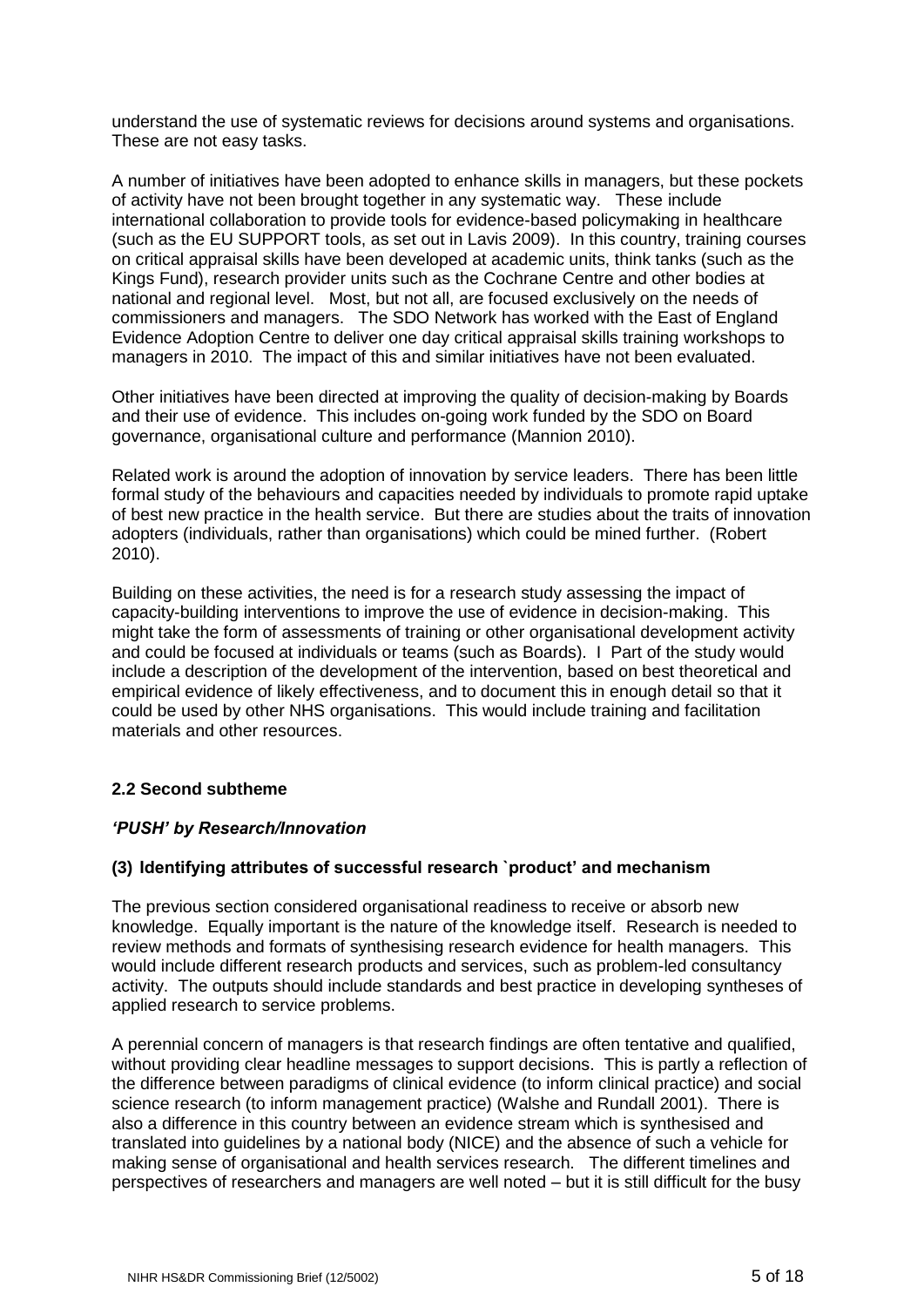commissioner or clinical director to gather together evidence which would help to answer immediate questions, such as 'What is the most cost-effective way of organising our epilepsy service for children? Should we decommission our inpatient eating disorder service?'

Attempts have been made at the national level – such as the NIHR SDO Network or the Centre for Reviews and Dissemination in producing digests of research – and further afield, such as the Mythbusters series by the Canadian to collate evidence around topical issues, often policy-focused. A recent review by Chambers et al (Chambers 2011) documented the range of evidence summaries/policy briefings produced internationally (Chambers 2005). At a local level, attempts have been made to provide quick reviews of evidence around questions posed by managers, for instance seen in CLAHRC Peninsula. Much of this works on a `consulting' model – discussed as a form of knowledge transfer in recent literature (Jacobson 2005). The authors argue that "knowledge transfer should begin with the needs of knowledge users; although researchers may help users define these needs. Process and product are inextricably linked: a useful product can be the result only of a process that is deliberate, respectful, grounded in the users' context and the researchers' expertise, and open to constant renegotiation."

Commentators have noted that individual studies may produce results very different to that of a systematic review of all studies. The use of systematic reviews has been studied in the context of evidence-based medicine and, indeed, the NIHR Cochrane Centre has commissioned small studies to examine some of the questions around how these are used by frontline clinicians and commissioners, such as a current project on the use of systematic reviews to guide disinvestment decisions (http://ukcc.cochrane.org/knowledge-brokerage). Less attention has been given to similar issues around synthesising organisational research for service managers. This might include greater understanding of how to transfer actionable messages based on a body of research knowledge, not just individual studies, and processes to achieve consensus on these messages (Lavis 2005). The SDO Network has produced research digests to synthesise a number of SDO-funded studies, setting findings against what is known from the wider literature with key headline messages for busy managers.

In technology adoption, there are also mechanisms which attempt to ease acceleration of `good' technologies. These include outputs from the National Technology Adoption Centre, set up in 2007, to provide structured business cases for particular technologies, such as supra-pubic catheters in the form of a `how to, why to' guide. An SDO-funded study (Llewellyn) is currently considering the impact of such initiatives.

There are particular problems around the nature of social science evidence, which makes accumulation of knowledge difficult (Walshe and Rundall). Strict criteria on levels of evidence, as adopted for systematic review, often exclude key policy documents and observational and other research which explains the context and realities of services and systems. However, there are also risks in relaxing standards of evidence review for management research. A study commissioned by the NIHR SDO programme is currently being funded to develop standards for realist or narrative synthesis, used where a wide range of evidence including grey literature, consensus statements and mixed methods may be needed to inform policy and practice in a given area without losing rigour.

Greenhalgh's useful review of diffusion of innovations considers the evidence on attributes of innovative practice which are likely to lead to good uptake. These include the simplicity of the message/product, the relative advantage in terms of effectiveness and cost-effectiveness and compatibility with organisational and professional norms. Particular issues around health service research outputs might include the relationship of message to policy/service context; timeliness and opportunities to influence practice/service decisions and contribution to delivering productivity/efficiency challenges. This might include the way in which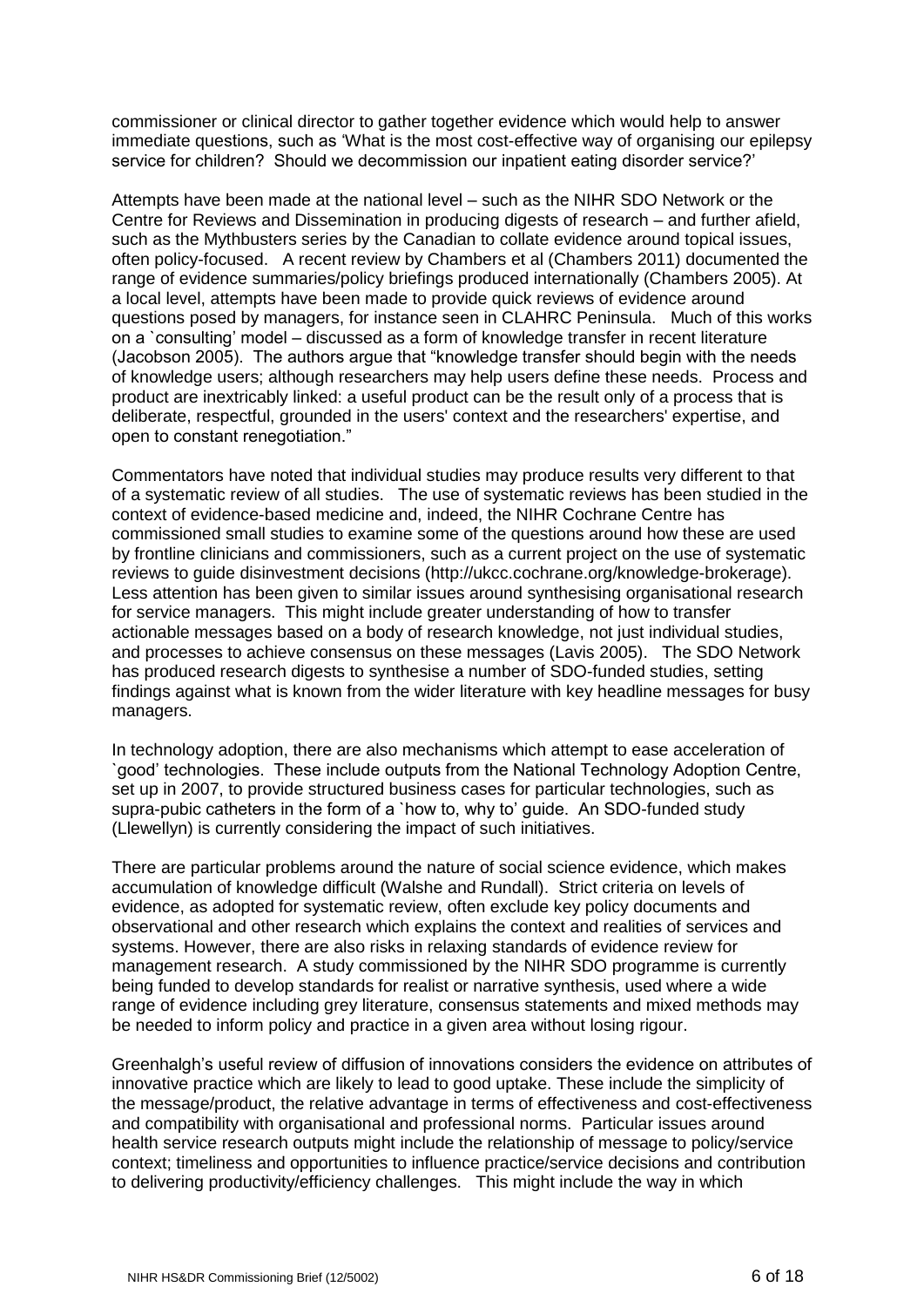evidence can inform decommissioning decisions – or `reverse innovation' (Department of Health 2011).

Research is needed to consider impact of different research `products' and evaluate attempts to provide a responsive-mode review of evidence to address the needs of service managers. Assessment of research products would include critical review of formats – including tailored messages for different audiences, what types of questions are best addressed at local and national level – and methods of synthesis and scoping in complex areas of service management. Assessment of consulting and responsive problem-led research activity would also be useful, as well as methods employed by management consultancy and other `knowledge providers' to synthesise findings for managers. The outputs should be more than descriptive case studies, with clear recommendations for future models of research synthesis and production of evidence.

# **2.3 Third subtheme**

### **Knowledge linkage and exchange**

### **(4) Evaluating linkage and exchange activities**

Research is needed to evaluate the impact of interactive events in getting research used by managers. This would include retrospective evaluation of past activity and synthesising this in usable form. Successful teams could use present and future research projects within the NIHR HS&DR programme to evaluate the design, delivery and evaluation of learning events which bring together NHS managers and researchers. The aim would be to research and understand the impact of such learning events and to produce practical guidance for researchers (not just in this programme) on how best to design, deliver and target such interventions. In addition, the impact of initiatives to develop partnership working between industry and technology users (clinicians) to develop and spread innovation could usefully be evaluated

While early models saw knowledge transfer as a one-way flow from producers of research to the recipients, the need for more interactive modes of linkage and exchange is now well recognised (Lomas 2000). Existing evidence points to the importance of interaction and face-to-face contact between research producers and users in effective knowledge transfer (Lavis 2003). However, little is known about how best to do this (Mitton 2005).

Recent evidence has pointed to examples of such exchange between researchers and decision-makers in health. These include formal and informal initiatives ranging from tailored products and messages, briefing events and forums, as well as other forms of partnership. In the UK, such activities have taken various forms including wider initiatives such as the ESRC Knowledge Transfer Partnerships encouraging embedded working between research users and producers. The WHO has funded `rapid reaction evidence seminars' through its European Observatory on Health Systems and Policies. The aim is to bring together policymakers and service leaders with researchers to understand best evidence on a given area, organised at short notice to fit with management timelines. This seems a promising initiative but there is little documented evidence of how this has worked or likely impact.

In the UK, other relevant work includes recent investment by the CLAHRCs in a range of linkage mechanisms, including staff working as `boundary spanners' between NHS organisations and academics.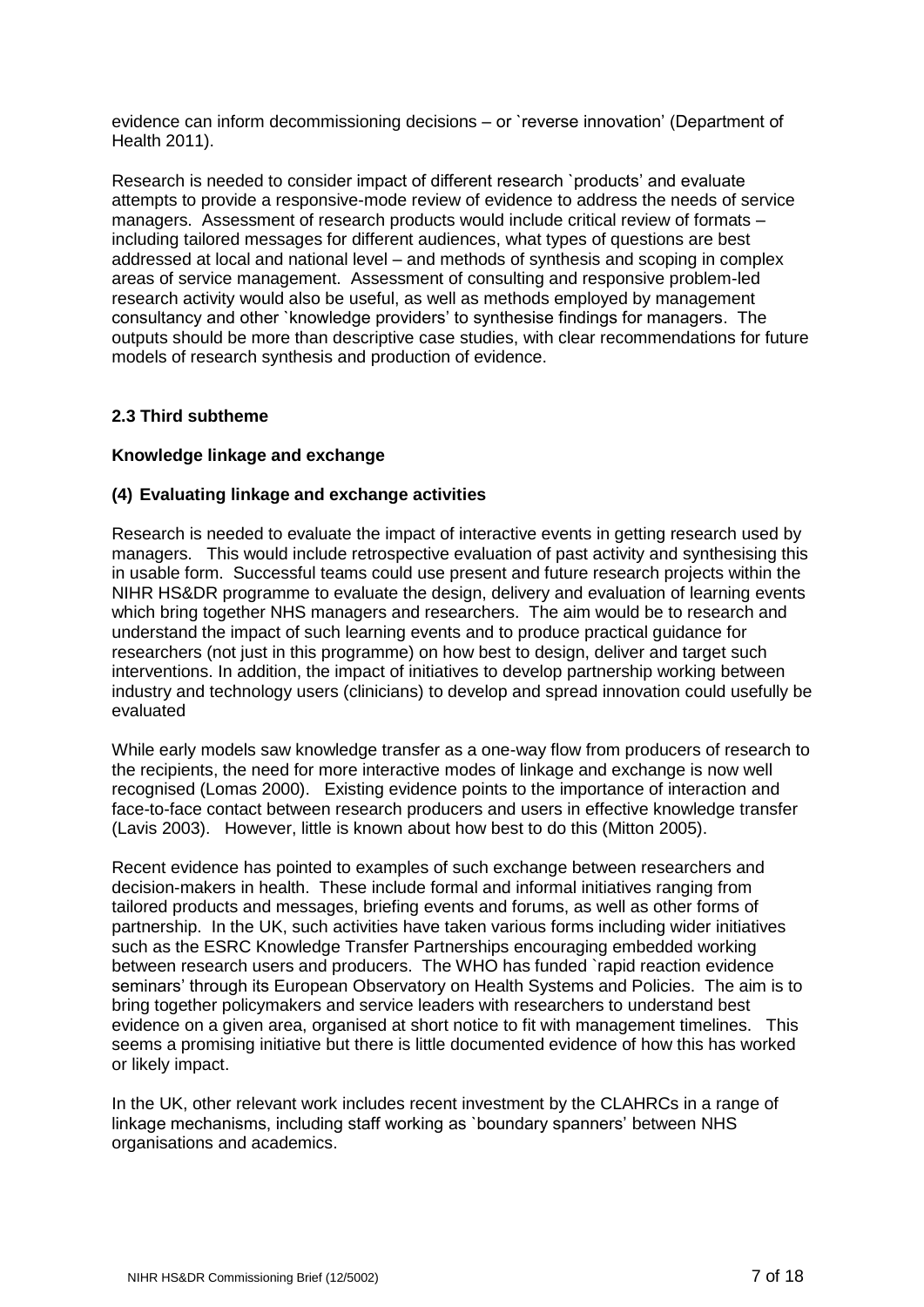The NIHR SDO programme also funded the SDO network since 2008, hosted by the NHS Confederation, which has held a number of themed events, including topic-based `marketplace' interactions showcasing both service developments and recent research in areas such as self-care for chronic conditions or workforce. There have also been more general events for very senior managers to hear latest research findings and discuss in a closed forum.

At a project level, researchers have been encouraged to consider at an early stage how best to engage key target stakeholders with the findings of their research. Within the SDO programme, these have included seminars, toolkits and decision support (ranging from resources to help managers in identifying appropriate community nursing skillmix to modelling services for stepped care in depression). More innovative approaches have included making a film using research findings to highlight issues on caring for elderly patients with dementia on general wards.

Much of the academic evidence in this area (particularly, international) has focused on interactions between researchers and central (or federal/regional) policy-makers. Little attention has been given to the interaction between individual service managers and the research community and the effectiveness of different forms of activity.

As well as exchange activity between service and research, there is also a need for linkages between service and industry to develop and implement new technologies. The recent policy report on innovation (DH 2011) emphasised the need for new partnerships and ways of bringing together clinicians and relevant industry, such as pharmaceutical, biotech and other health technology developers. Robert in his review of technology adoption strategies in the literature and across the health service, noted a range of events such as horizon scanning initiatives, specialist workshops and partnerships to test prototype solutions (Robert 2010). Some CLAHRCs have also forged new links between patients, clinicians and design and other industry partners to develop new solutions relating to the built environment or design of enablement aids (see, for instance, [http://clahrc-sy.nihr.ac.uk/theme-uchd-introduction.html\)](http://clahrc-sy.nihr.ac.uk/theme-uchd-introduction.html).

# **Summary**

This research call aims to generate useful findings for managers and organisations on the transfer of knowledge. This complements and builds on research already funded within NIHR on knowledge mobilisation. It focuses on practical areas where organisations can take action to improve the quality of decision-making by better use of evidence. The particular areas of research need identified in this call are:

- Measuring absorptive capacity in NHS organisations (primary research)
- Improving critical review capacity in managers what works? (primary research)
- Evaluating methods of synthesising research to address service problems (primary research)
- Evaluating linkage and exchange initiatives (primary research)

Section 3 of this call for proposals offers general guidance to applicants on what makes for a successful application to the HS&DR programme, while section 4 sets out our expectations in relation to research outputs and knowledge mobilisation, section 5 explains how applications are assessed and selected and section 6 gives the timetable for this call.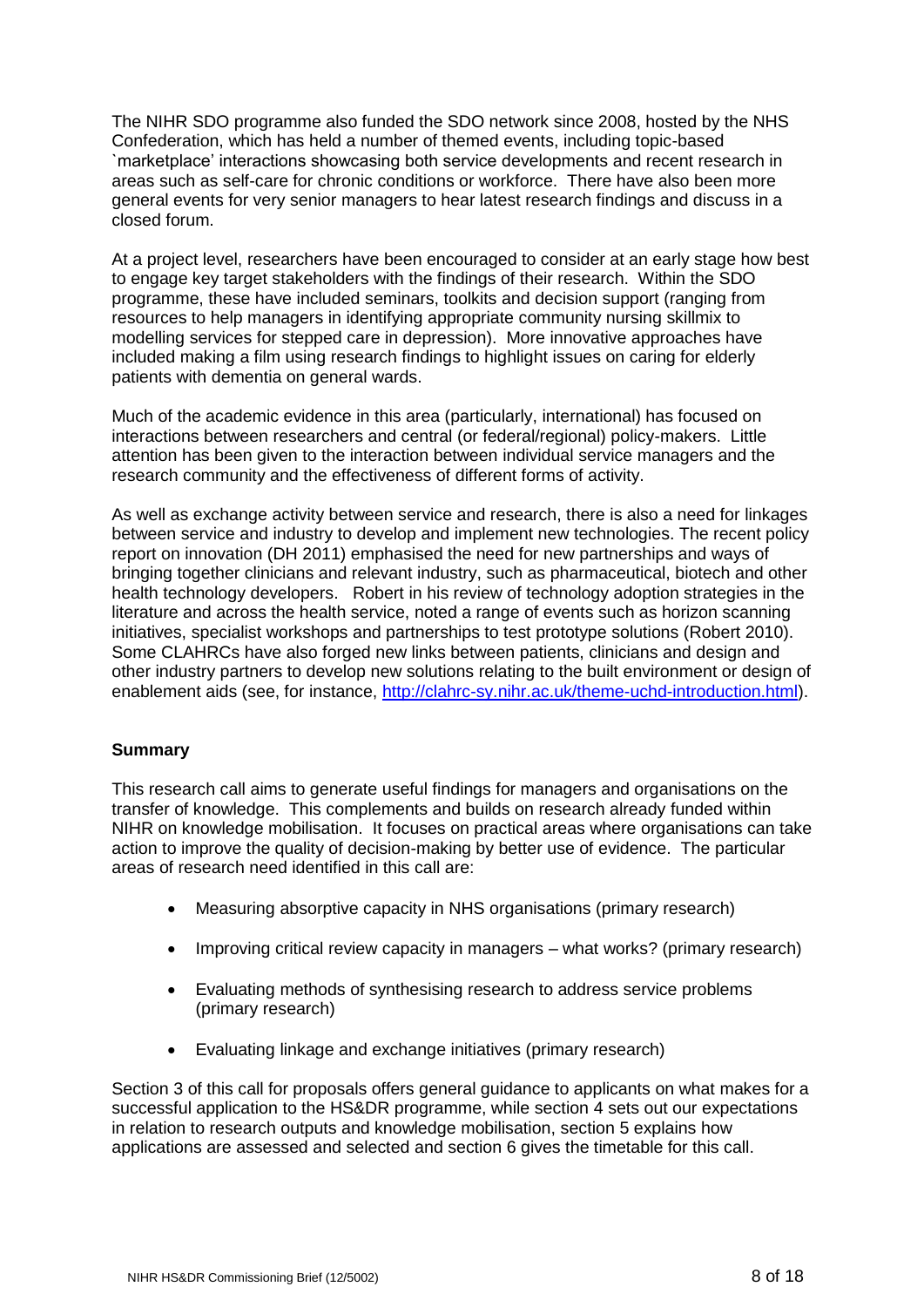# **3. General guidance for applicants**

#### *NB: This is general guidance and not all the sections will apply to the specific call*

Our main concern is to commission research which is well designed; will be effectively carried out by the research team; will provide findings which meet the needs of the NIHR HS&DR programme and the NHS management and leadership community it serves; and will be used to improve health services. With these aims in mind, we offer the following general guidance to applicants. We do not prescribe or prohibit particular approaches to research, but we encourage applicants to take account of this guidance in their project proposals, and point out that the HS&DR HDR Panel and Commissioning Board will take account of this guidance when they assess and select proposals.

### *Research team makeup and expertise*

Our key concern is that projects should have a research team with the right skills to undertake the research. It is important that the team has the necessary expertise, but is not so large that project management will be difficult. Projects are likely to use a team with significant input from diverse disciplines appropriate to the content and methods of the project. All applicants need to show that they will commit appropriate time and effort to the project, and the use of large teams of applicants with little or no apparent time commitment to the project is discouraged. Full proposals should make it clear what responsibilities and roles will be fulfilled within the project by each team member.

The chief investigator or principal applicant should generally be the person who has contributed most to the intellectual and practical development of the proposal, and who will take lead responsibility for its implementation. This is not necessarily the most senior investigator in the research team. Where the principal applicant has a limited past track record in holding grants, we will look for evidence that they will be supported and mentored by more experienced co-applicants.

#### *NHS management engagement*

Our key concern is that NHS managers should be directly engaged or involved with HS&DR research projects because this will produce research that is more closely grounded in and reflective of their concerns and makes the subsequent uptake and application of research findings more likely.

We particularly welcome project proposals in which an NHS manager is formally part of the project team as a co-applicant, and in which they (and/or other NHS managers) play a significant part in the project. Their contribution may be to facilitate or enable research access to organisations, to be directly involved in research fieldwork, to comment on and contribute to emerging findings, and to be involved in knowledge mobilisation (see below). We think that direct NHS management involvement in proposals of this kind shows commitment to and support for the research from the NHS organisations involved. The time of NHS manager(s) as co-applicants can be costed into the proposal, as part of the Research Costs.

There are other ways in which NHS management support for the proposed research can be demonstrated, such as co-opting managers to project advisory or steering groups, the inclusion with full proposals of a letter or statement of support from senior leaders in relevant NHS organisations.

#### *Gains for the service*

Not all research will individually result in potential savings or direct gains for the service. However it may lead to a better understanding of organisations, systems or services and contribute to that body of knowledge. Where it is appropriate, studies should include a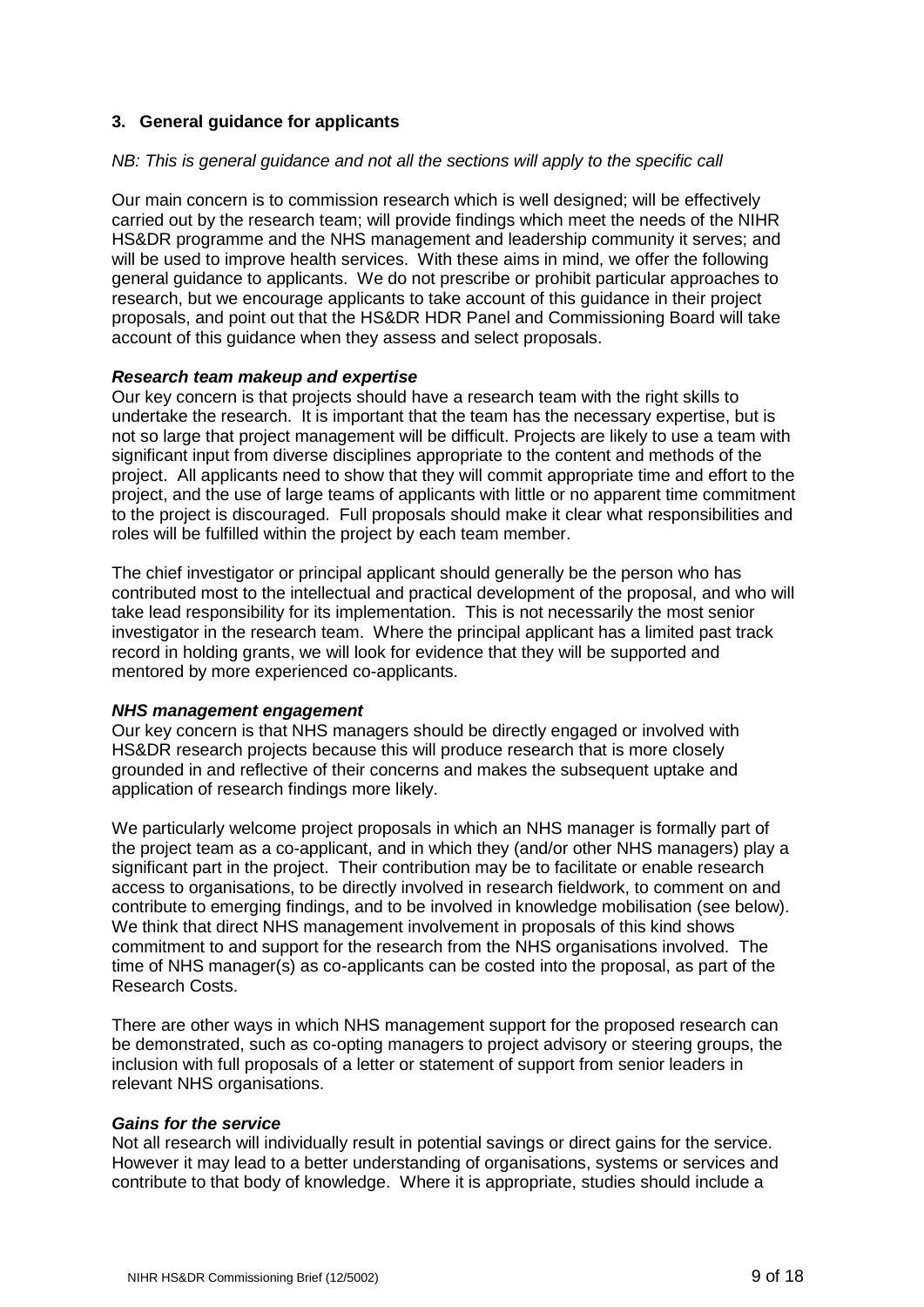cost-effectiveness component with a view to helping managers and service providers make decisions and identify potential for savings. As a publicly funded programme in a time of restraint, researchers should look to demonstrate potential savings and gains for the service, where appropriate. This includes setting out in broad terms the likely impact and implications of this work for the wider service at outline stage.

#### *Research methods*

Our key concern is that the research proposed is well designed, will be well conducted, and will add to knowledge in the area. It is not our intention here to specify particular research methods, but to highlight areas where we have found common weaknesses in the past.

Proposals need to make proper use of relevant theory and of the findings in the existing literature to frame their research questions. Although at outline stage, comprehensive referencing is not required, illustrative sources and indication of the grounding in a body of literature should be given. Theoretical, descriptive evaluations, proposals which appear not to be informed by the existing literature and projects which appear to replicate rather than add to existing research are unlikely to be funded. Research questions need to be very clearly stated and framed – in terms which are sufficiently detailed and specific. This includes a clear description of the intervention which is being assessed (where relevant) and articulating the objectives and aims of the research.

The research methods proposed must be appropriate to the nature of the research questions, and to the theoretical framework for the project. It is important that the proposal makes a clear link between the research questions and the intended empirical approach and fieldwork, showing what data will be gathered and how it will be used. The approach to data analysis must be clearly explained. The proposal needs to show that the research team has considered and addressed the logistics and practical realities of undertaking the research – gaining ethical and research governance approval, securing access, recruitment, data collection and management, etc.

Studies should be realistically costed to take account of these activities. Where trial methodology is proposed, researchers would be advised to have got input from local trial taken advice from their local clinical trials unit or officer.

Researchers should be mindful of the need for generaliseability of results and the relevance of the outputs for the service as a whole. This may affect the study design – for instance, single case studies are only likely to be supported only exceptionally.

The plan of investigation should set out clearly and in some detail the proposed methodology. It should include a Gantt chart or project timetable showing clearly the planned dates of different project phases and of project outputs.

#### *Public involvement*

It is a core concern of the HS&DR programme that all commissioned projects should pay appropriate attention to the needs and experiences of all relevant stakeholders (including local communities, individual members of the public, users of services, carers and minority ethnic communities as well as healthcare practitioners and managers) during the design, execution and communication of the research. Proposed projects should be explicit in describing their arrangements for public and patient involvement and in communicating how the proposed work has potential implications for service delivery that could lead to enhanced public and community engagement. The application includes a section for the non-expert and care should be given to 'pitching' the proposal at a public audience, avoiding jargon and explaining clearly the expected benefits of the research.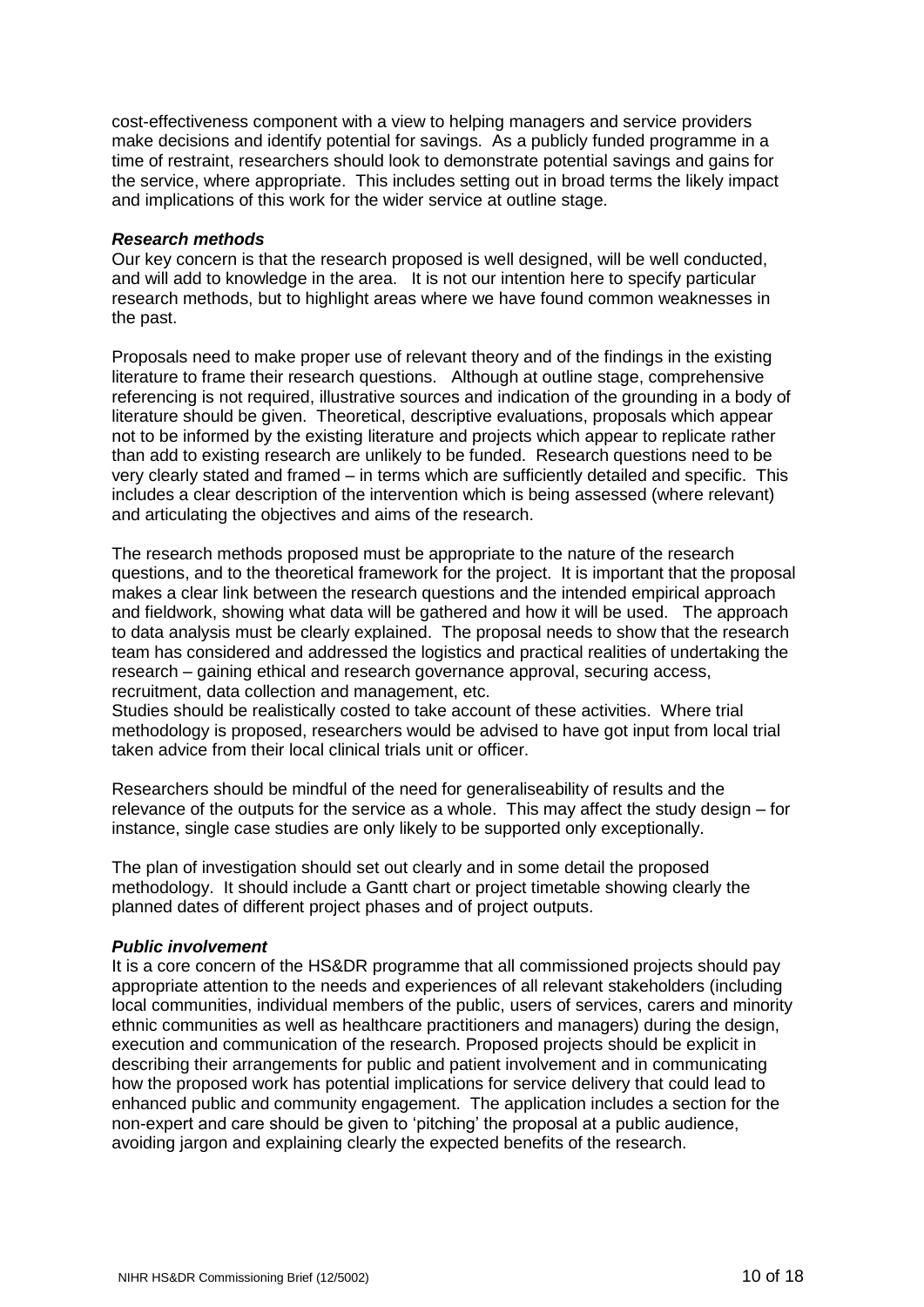#### *Research governance*

Applicants should show that they understand and that their proposal complies with the Research Governance Framework for the NHS. Successful applicants will be required to provide proof of research ethics committee approval for their project, if it is required, before funding commences. The project plan should take realistic account of the time required to secure ethics and governance approval.

#### *Costs and value for money*

Project costs will be carefully scrutinised and must always be well justified and demonstrate value for money. NIHR programmes currently fund Higher Education Institutions (HEI) at a maximum of 80% of Full Economic Cost (except for equipment over £50,000 – 100%). For non-HEI institutions, NIHR may fund 100% of costs. However, the NIHR HS&DR programme reserves the right to award a grant for less than this maximum and for less than the amount sought by applicants.

#### **4. Research output dissemination and knowledge mobilisation and transfer activities**

Our key concern is to ensure that projects funded by the HS&DR programme are designed from the outset to produce useful, timely and relevant research findings which are then used. Experience suggests that this is most likely if researchers collaborate with NHS managers throughout the life of a project, and aim to produce a variety of research outputs – not just a final report and one or more papers for academic peer reviewed journals.

All full proposals submitted to the HS&DR programme must include a detailed section on research outputs and knowledge mobilisation in the full plan of investigation which is attached to the proposal when it is submitted. We would expect to see that section and the project plan detailing the outputs and knowledge mobilisation activities which are planned across the life of the project, and the resources section of the proposal showing that sufficient resources have been allocated within the project budget to undertake these knowledge mobilisation activities. In general terms, all projects which are longer than 12 months are expected to produce some interim outputs during the life of the project as well as those at the end of the project.

The outputs and knowledge mobilisation activities shown in the project proposal are likely to include some or all of the following:

- A final and full research report detailing all the work undertaken and supporting technical appendices (up to a maximum 50,000 words), an abstract and an executive summary (up to 2000 words). This is a required output. The executive summary must be focused on results/findings and suitable for use separately from the report as a briefing for NHS managers. Care should be given to using appropriate language and tone, so that results are compelling and clear. The report must use the layout template provided. Following scientific peer review and editing/revision, the report will be made available on the HS&DR programme website. This is a required output from all projects.
- A set of PowerPoint slides (up to 10 maximum) which present the main findings from the research and are designed for use by the research team or others in disseminating the research findings to the NHS. The slides must use the template provided. They will be made available alongside the report on the HS&DR programme website. This is a required output from all projects.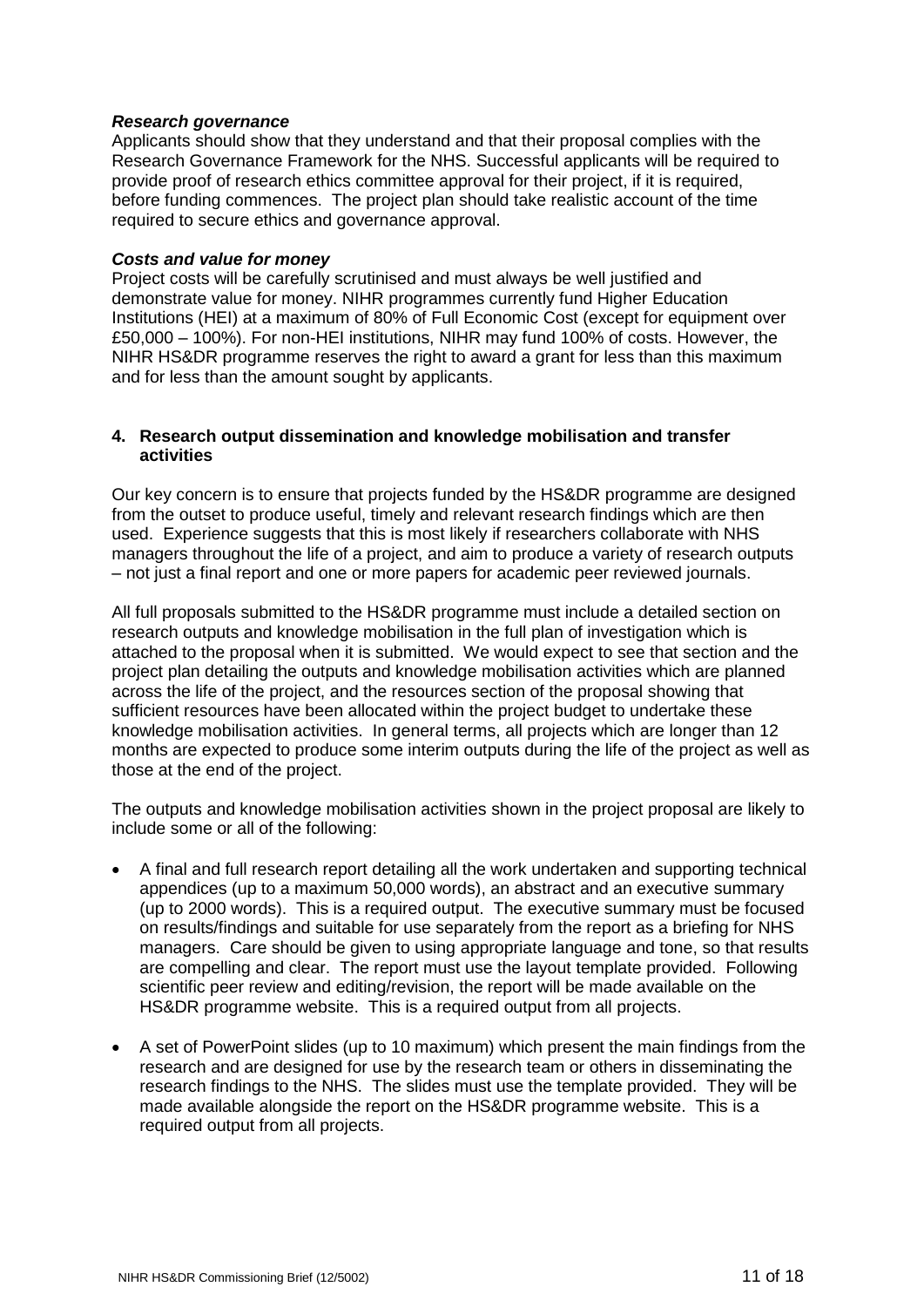- Journal papers for appropriate academic peer reviewed journals, designed to ensure the research forms part of the scientific literature and is available to other researchers.
- Articles for professional journals which are read by the NHS management community and which will be helpful in raising wider awareness of the research findings.
- Seminars, workshops, conferences or other interactive events at which the research team will present and discuss the research and its findings with NHS managers
- Guidelines, toolkits, measurement instruments or other practical methods or systems designed to enable NHS managers to use the research findings in practice. We are looking for practical, innovative ideas – such as questions arising from the research that non-executive directors could raise at Board meetings or similar.

This list is illustrative rather than comprehensive, and we will welcome project proposals which include other forms of output dissemination and knowledge mobilisation and transfer activities.

# **5. Process for proposal selection**

Whilst we have not set a maximum duration or cost for projects, value for money will be scrutinised and all costs must be justified. Applicants should be aware that changes of costs between outline and full proposal will have to be fully explained, and we therefore encourage applicants to be as realistic as possible when costing their outline proposals. Realistic costs are also very important at commissioning as the HS&DR programme does not normally accept requests for variations to contracts for additional time or funding once projects have been contracted.

Applications for this call will be assessed in two stages. Firstly, outline proposals will be sought. Once remit and competitiveness checks<sup>1</sup> have been made, they will then be reviewed by the HS&DR Healthcare Delivery Research (HDR) Panel. The primary criterion against which the Panel assesses outline proposals is that of **NHS need for the research** – in other words, whether the proposed research will be useful to research users in the NHS, and is likely to contribute to improving decision making. It will use four main criteria to make this judgement:

- Relevance of the proposed research to the themes set out in this call for proposals
- Relevance of the proposed research to the needs, interests and current and future challenges for the management community in the NHS.
- Likelihood that the proposed research will produce findings which are timely, useful to and capable of application by the management community in the NHS
- Likelihood that the proposed research will promote the greater engagement between the academic research community and the health management community in the NHS, and will encourage development of links between academic institutions and NHS organisations.

Applicants whose proposals are shortlisted will be asked to develop a full proposal for assessment by the HS&DR HDR Commissioning Board. This board's primary concern will

<u>.</u>

<sup>&</sup>lt;sup>1</sup> 'Non-Competitive' means that a proposal is not of a *sufficiently high* standard to be taken forward for further assessment in comparison with other proposals received and funded by the HS&DR programme because it has little or no realistic prospect of funding. This may be because of scientific quality, cost, scale/duration, or the makeup of the project team.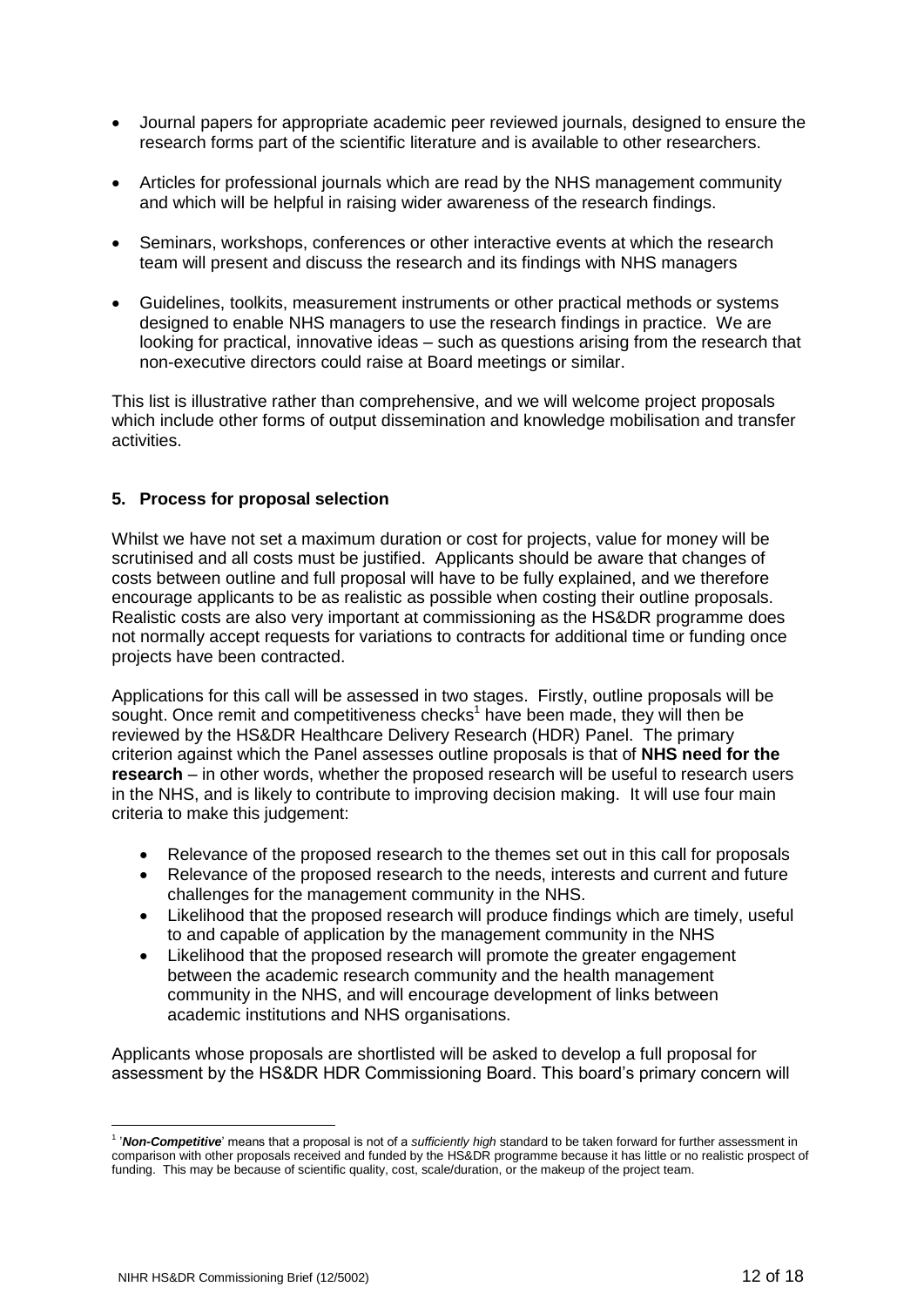be the **quality of the proposed research**. It will use two main criteria to make this judgement:

- Scientific rigour and quality of the proposed research, and the expertise and track record of the research team.
- Value for money of the proposed research, taking into account the overall cost and the scale, scope and duration of the work involved.

### **6. Application process and timetable**

Should you have any questions or require any further clarification please refer to the NETSCC FAQs at [HS&DR programme -](http://www.netscc.ac.uk/hsdr/fundingfaqs.html) FAQs, if the answer to your question cannot be found please email your query to [hsdrinfo@soton.ac.uk](mailto:hsdrinfo@soton.ac.uk) with the reference number (12/5002) and title for the call for proposals as the email header. Applicants should be aware that while every effort will be made to respond to enquiries in a timely fashion, **these should be received at least two weeks before the call closing date.**

The process of commissioning will be in **two stages** and applicants should submit **outline proposals** via the HS&DR website by **1pm** on **17 May 2012**. No late proposals will be considered. No paper-based only submissions will be considered.

Applicants will be notified of the outcome of their outline application in **July 2012**.

Shortlisted applicants will be invited to submit a full proposal via the HS&DR website (a link will be sent to shortlisted applicants). Applicants will be notified of the outcome of their full proposal application in **December 2012**. Please note that these dates may be subject to change.

#### **Transparency agenda**

In line with the government's transparency agenda, any contract resulting from this tender may be published in its entirety to the general public. Further information on the transparency agenda is at:

<http://transparency.number10.gov.uk/> http://www.ogc.gov.uk/policy\_and\_standards\_framework\_transparency.asp [http://www.contractsfinder.businesslink.gov.uk/](http://www.contractsfinder.businesslink.gov.uk/_)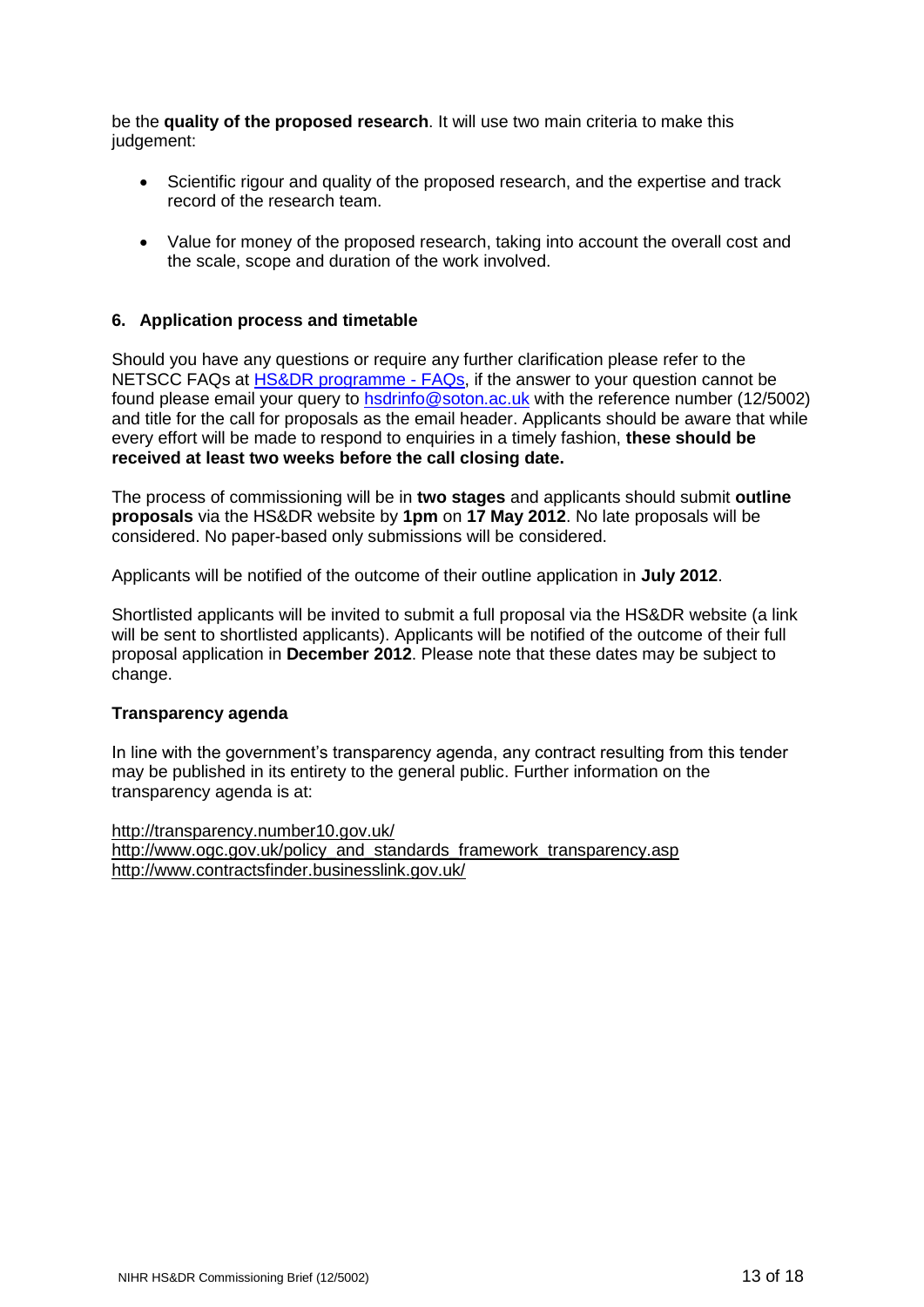# **7. References**

Boaz A, Baeza J, Fraser A, European Implementation Score Collaborative Group (EIS) (2011). Effective implementation of research into practice: an overview of systematic reviews of the health literature. *BMC Res Notes. 2011 Jun 22; 4:212. Epub 2011 Jun 22.* Buxton MJ, Hanney S (1996) How can payback from health services research be assessed? *Journal of Health Services Research & Policy; 1(1): 35-43.*

Canadian Health Services Research Foundation (2012). Details of tool and evaluation given in overview and tool available on request from [http://www.chsrf.ca/PublicationsAndResources/ResourcesForResearchers/SelfAssessmentT](http://www.chsrf.ca/PublicationsAndResources/ResourcesForResearchers/SelfAssessmentTool.aspx) [ool.aspx](http://www.chsrf.ca/PublicationsAndResources/ResourcesForResearchers/SelfAssessmentTool.aspx) - accessed 17 January 2012.

Clinical Effectiveness Research Agenda Group (CERAG) (2008). An Implementation Research Agenda: A report prepared for the High Level Group on Clinical Effectiveness by the Clinical Effectiveness Research Agenda Group (CERAG).

Chambers, D., P.M. Wilson, C.A. Thompson, A. Hanbury, K. Farley, and K. Light. 2011. Resources Milbank Quarterly; 89 (1); 131-156.

Cohen, W.M. & Levinthal, D.A. (1990). Absorptive capacity: a new perspective on learning and innovation. *Administrative Science Quarterly,* 35 (1), 128–152.

Contandriopoulos D, Lemire M Denis J-L and Tremblay E (2010), Knowledge Exchange Processes in Organizations and Policy Arenas: A Narrative Systematic Review of the Literature. Milbank Quarterly, 88: 444–483.

Davies HTO, Nutley SM (2000). Developing learning organisations in the new NHS**.** *British Medical Journal* 2000, **320:**998-1001.

Department of Health (2011). Innovation, Health and Wealth: Accelerating Adoption and Diffusion in the NHS (Gateway 16978).

Ferlie E, Crilly T, Jashapara A (2010). Research utilization and knowledge mobilization: a scoping review of the literature. SDO project 08/1801/220.

Greenhalgh T, Robert G, Macfarlane F, Bate P and Kyriakidou O (2004). Diffusion of Innovations in Service Organizations: Systematic Review and Recommendations. Milbank Quarterly, 82: 581–629.

Gustafson, D.H.*,* F. Sainfort*,* M. Eichler*,* L. Adams*,* M. Bisognano*, and* H. Steudel*.* 2003*.*  Developing and Testing a Model to Predict Outcomes of Organizational Change*. Health Services Research* **38***(*2*):*751*–*76*.*

Heap, S.P.*, and* A. Parikh*.* 2005*.* The Diffusion of Ideas in the Academy: A Quantitative Illustration from Economics*. Research Policy* **34***:*1619*–*32*.*

HM Treasury (2006). A review of UK health research funding: Sir David Cooksey. London, HMTreasury [http://www.hm-treasury.gov.uk/d/pbr06\\_cooksey\\_final\\_report\\_636.pdf.](http://www.hm-treasury.gov.uk/d/pbr06_cooksey_final_report_636.pdf)

Jacobson N, Butterill D, Goering P (2005). Consulting as a strategy for knowledge transfer. Milbank Quarterly; 83(2); 299-321.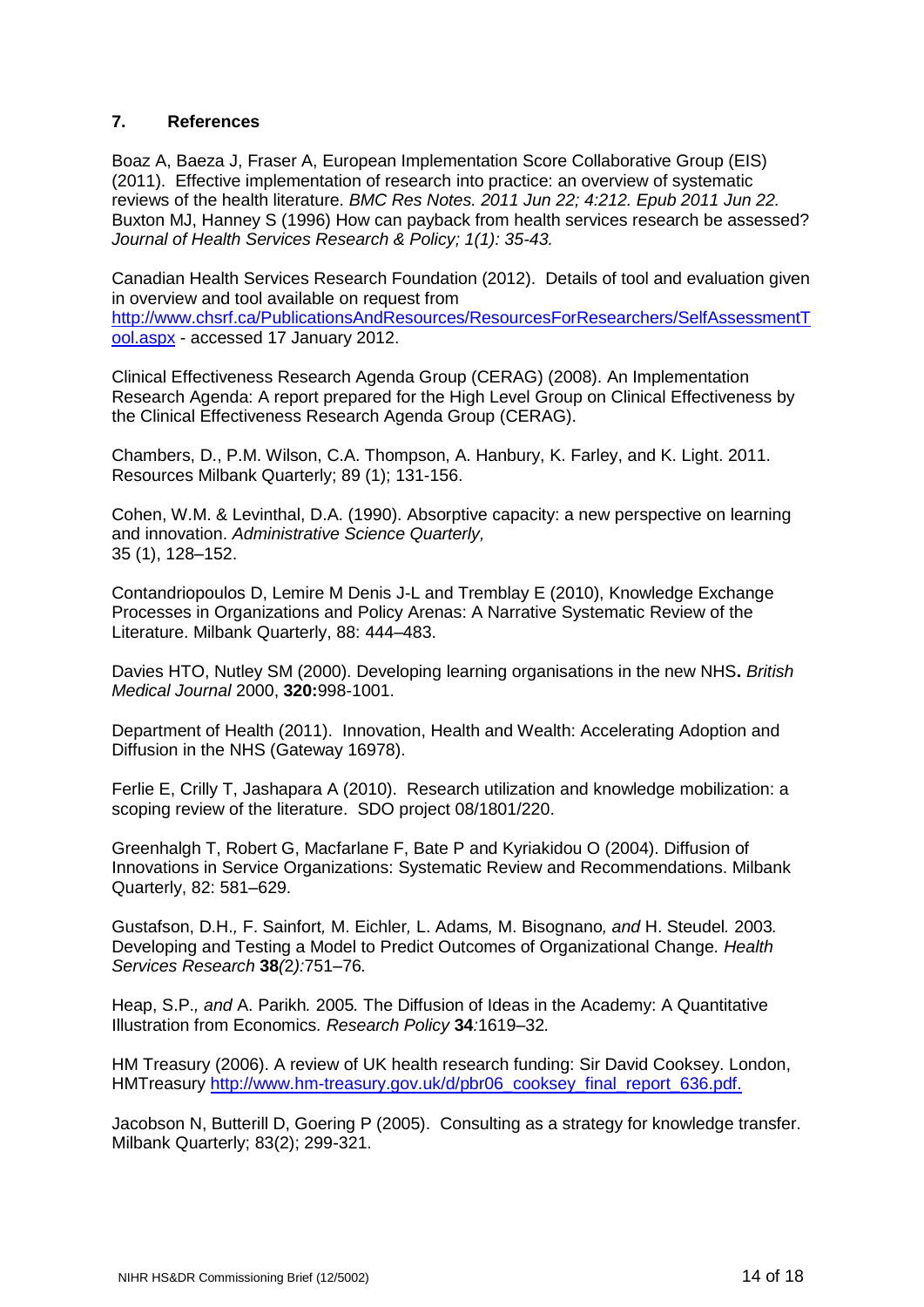Lavis JN, Robertson D, Woodside JM, McLeod CB,Abelson J and the Knowledge Transfer Study Group (2003). How can research organizations more effectively transfer research knowledge to decision-makers? The Milbank Quarterly 81(2):221-248.

Lavis, J.N., H.T.O. Davies, A.D. Oxman, J.-L. Denis, K. Golden-Biddle and E. Ferlie (2005). Towards systematic reviews that inform health care management and policymaking. Journal of Health Services Research and Policy 10*(*3 Supplement): S1:35-S1:48.

Lavis *et al.* SUPPORT tools for evidence-informed health policymaking. *Health Research Policy and Systems* 2009 **7**(Suppl 1):I1

Mannion, R (2009), Konteh, F.H. & Davies, H.T.O. Assessing organisational culture for quality and safety improvement: a national survey of tools and tool use. Quality and Safety in Health Care 2009a;18(2):153-156.

Mannion et al (2010). Changing management cultures and organisational performance in the NHS. 08/1501/94. http://www.sdo.nihr.ac.uk/projdetails.php?ref=08-1501-94#.

Mitton, C.*,* C.E. Adair*,* E. Mckenzie*,* S.B. Patten*, and* B.W. Perry *(*2007)*.* Knowledge Transfer and Exchange: Review and Synthesis of the Literature*.* The Milbank Quarterly 85*(*4*):*729*–*68*.*

Peckham S et al (2008). Assessing the impact of the NHS Service Delivery and Organisation Research and Development Programme. Evidence & Policy; 4(4): 313-330.

Robert, G; Greenhalgh, T; MacFarlane, F; Peacock, R (2010). Adopting and assimilating new non-pharmaceutical technologies into health care: a systematic review. Journal of Health Services Research and Policy 2010;15(4):243-250

Walshe, K. and Rundall, T. G. (2001). Evidence-based management: From theory to practice in health care. The Milbank Quarterly 79(3): 429-457.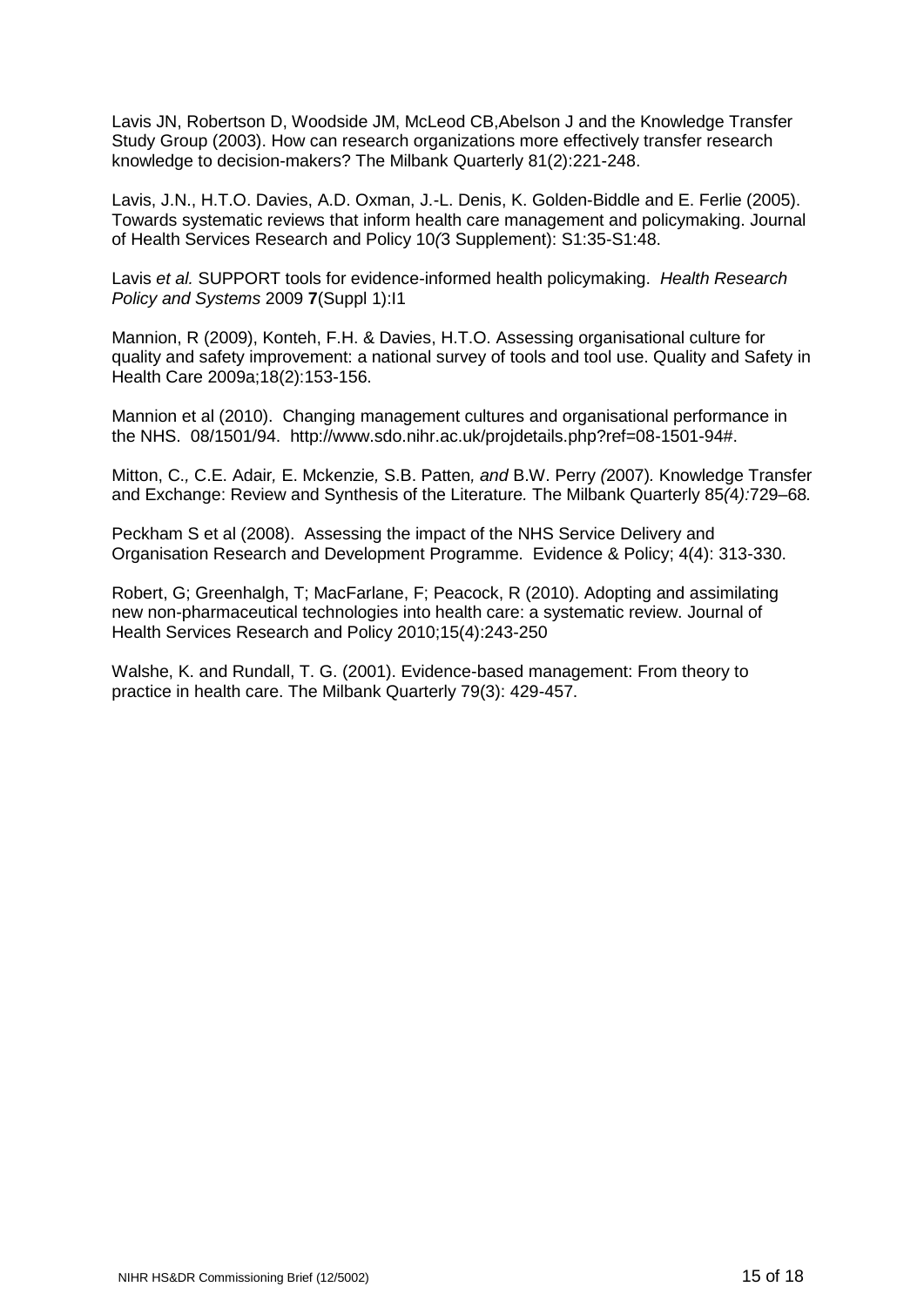# **Annex 1: Background on research need**

# **Background on research need**

A significant body of literature has developed focusing on the ways in which research or innovations get used in the health service. These combine theoretical work on the process of knowledge uptake to studies evaluating the impact of initiatives to improve uptake. Although applied to health, many theories of knowledge are drawn from wider organisational and management research – comprehensively reviewed in a recent SDO-funded scoping study (Ferlie 2010).

As with the wider literature, knowledge about how evidence is used by healthcare organisations have evolved over time. Earlier work was based on more simplistic models of diffusion (Rogers 1995), assuming rational and linear transfer of knowledge impeded by various barriers. More recent studies emphasise the complex and dynamic interplay of evidence and its use (Greenhalgh 2004, Dopson and Fitzgerald 2005).

The Greenhalgh review of diffusion of innovations identified some key findings from a review of over 200 empirical studies in this dispersed literature. The review summarised assertions in the literature for key innovation attributes that predicted, but did not guarantee, successful adoption; highlighted the importance of social influence and networks and the complex and contingent nature of the adoption process; identified some of the `hard' and `soft' characteristics which encourage or inhibit innovation and noted the messy, `stop-start' nature of the process by which technology use becomes routine and mainstream. The review also identified key gaps in what is known from the evidence base. These included the lack of hard empirical evidence for widely cited "adopter traits"; the lack of focus on innovations that arise peripherally and spread informally (as is often the case in the NHS), rather than through central, top-down channels; the limited generalizability of work from outside the NHS on how innovations spread; and the near absence of studies focusing primarily on the sustainability of complex service innovations.

The related evidence base on knowledge transfer and use has largely to date focused on the use of information by individuals (Rogers 2005) – be they clinicians, managers or policymakers. This is particularly true of evidence on how clinicians use evidence or guidelines in daily clinical practice (for instance, Grol and Grimshaw 2003). There is now fairly clear evidence on the benefits of complex, multifaceted strategies - a recent updated review concluded that "while guidelines, feedback and educational interventions achieve small to moderate impacts in isolation, they are far more effective when combined in multiple strategies." (Boaz 2011) Less effort has been invested in understanding the organisational determinants and contexts which may lead to research being used (Mitton 2007) (Tetroe 2008).

There are important differences between the way that evidence is used in clinical and managerial practice (Walshe and Rundall 2001). These include differences in culture, practice and nature of knowledge as well as distinct timelines and decision types which make the transition from evidence-based medicine to evidence-based management problematic. These difficulties have been acknowledged in various attempts to improve knowledge transfer to health service managers, through infrastructure changes and collaborations. At an international level, these include initiatives across Europe, such as the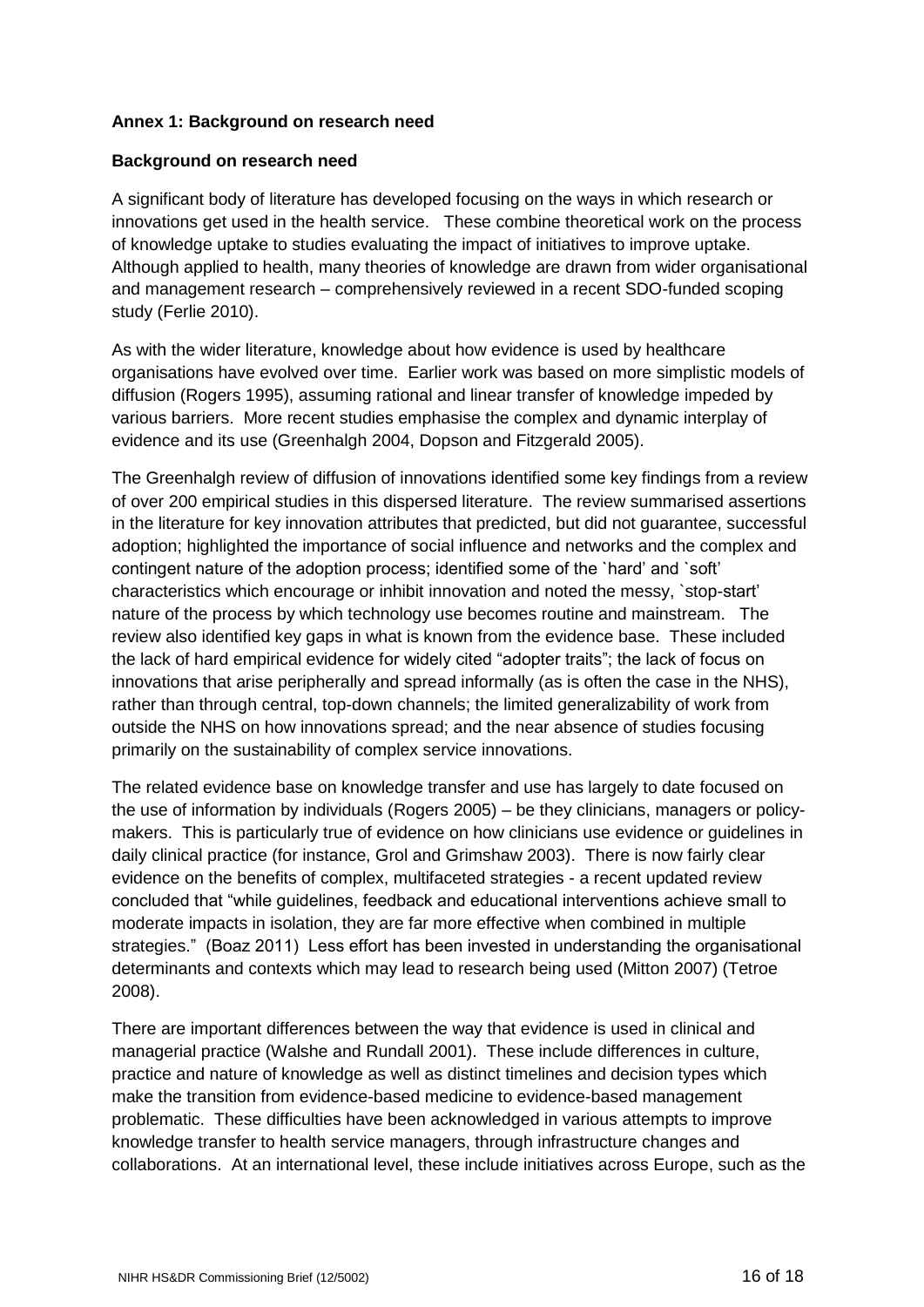WHO European Observatory on Health System and Policies (including rapid reaction evidence seminars). At a national level, the dominant influence remains the work of Jonathan Lomas and colleagues in the last twenty years at the Canadian Health Services Research Foundation. Within this country, activities include work funded by the NIHR Centre for Reviews and Dissemination and local initiatives (funded by the CLAHRCs and elsewhere) to employ staff as boundary spanners bridging the gap between management and practice. However, there is still relatively little empirical research evidence on what works best to facilitate better knowledge transfer for health service managers.